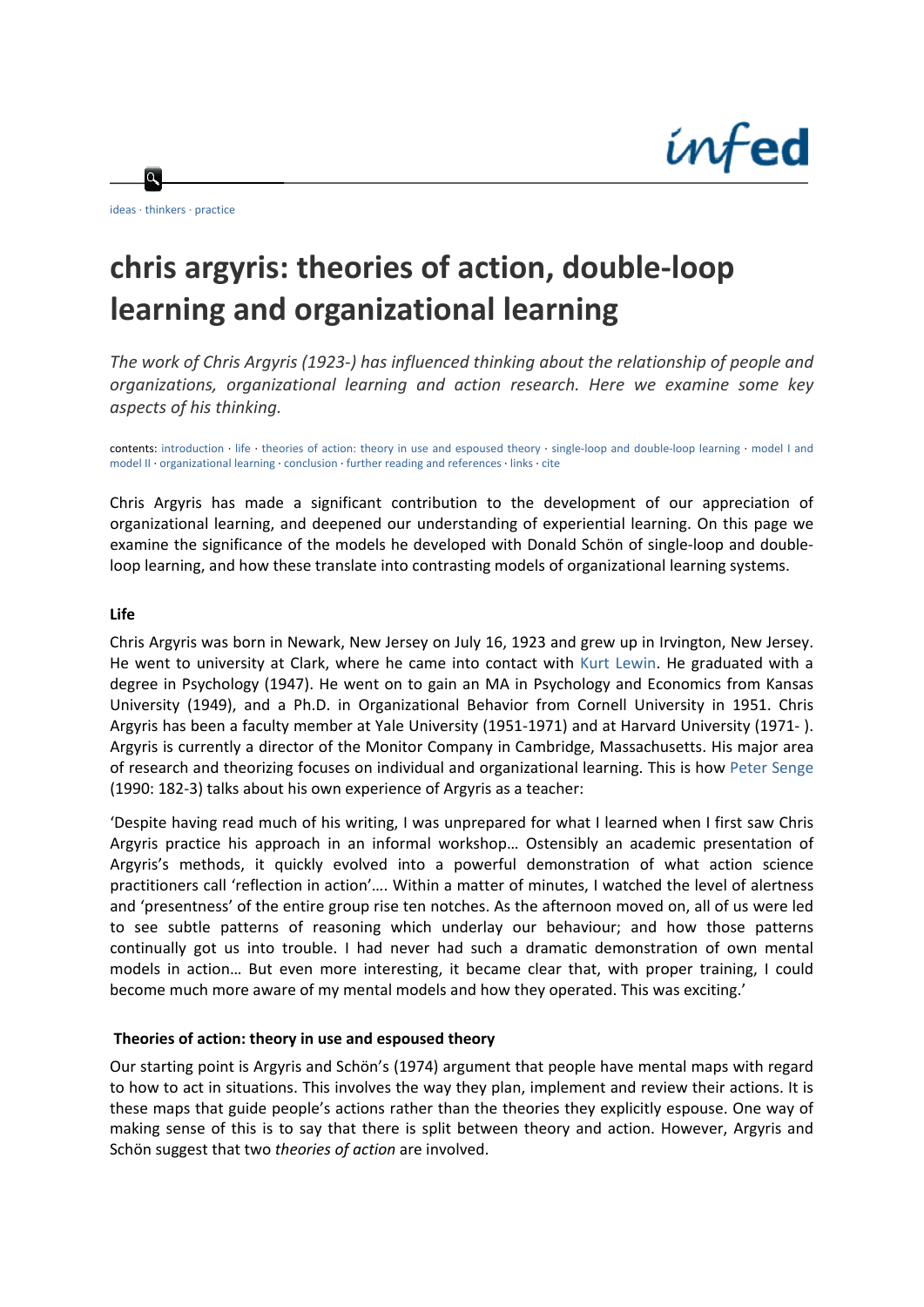The distinction made between the two contrasting theories of action is between those theories that are implicit in what we do as practitioners and managers, and those on which we call to speak of our actions to others. The former can be described as *theories‐in‐use*. They govern actual behaviour and tend to be tacit structures. The words we use to convey what we, do or what we would like others to think we do, can then be called *espoused theory* (*daadtheorie* en *praattheorie*, rvdn). When someone is asked how he would behave under certain circumstances, the answer he usually gives is his espoused theory. This is the theory of action to which he gives allegiance, and which, upon request, he communicates to others. However, the theory that actually governs his actions is this theory-inuse. (Argyris and Schön 1974: 6‐7)

Making this distinction allows us to ask questions about the extent to which behaviour fits espoused theory; and whether inner feelings become expressed in actions. In other words, is there congruence between the two? Argyris (1980) makes the case that effectiveness results from developing *congruence* between theory‐in‐use and espoused theory. For example, in explaining our actions to a colleague we may call upon some convenient piece of theory. We might explain our sudden rush out of the office to others, or even to ourselves, by saying that a 'crisis' had arisen with one of 'our' clients. The theory‐in‐use might be quite different. We may have become bored and tired by the meeting and feel that a quick trip out to an apparently difficult situation would bring welcome relief. A key role of [reflection,](http://www.infed.org/biblio/b-reflect.htm) is to reveal this theory-in-use. Much of the business of supervision for example is concerned with the gulf between espoused theory and theory-in-use or in bringing the later to the surface. This gulf is no bad thing. But if it gets too wide then there is clearly a difficulty.

# **Single‐loop and double‐loop learning**

For Argyris and [Schön](http://www.infed.org/thinkers/et-schon.htm) (1978: 2) learning involves the detection and correction of error. Where something goes wrong, people look for another action strategy. In other words, our goals, values, plans and rules remain unquestioned. Argyris and Schön call this s*ingle‐loop learning*. An alternative response is to question our assumptions and governing variables. This Argyris and Schön describe as *double‐loop learning*. This is how they described the process in the context of organizational learning:

'*Single‐loop learning* is like a thermostat that learns when it is too hot or too cold and turns the heat on or off. The thermostat can perform this task because it can receive information (the temperature of the room) and take corrective action. *Double‐loop* learning occurs when error is detected and corrected in ways that involve the modification of an organization's underlying norms, policies and objectives.' (1978: 2‐3)

In many respects the distinction at work here is the one used by [Aristotle](http://www.infed.org/thinkers/et-arist.htm), when exploring [technical](http://www.infed.org/biblio/knowledge.htm#productive) and [practical](http://www.infed.org/biblio/knowledge.htm#practical) thought. The former involves following routines and some sort of preset plan – and is both less risky for the individual and the organization, and affords greater control. The latter is more creative and reflection here is more fundamental: the basic assumptions behind ideas or policies are confronted (Argyris 1982: 103‐4). The focus of much of Argyris' research has been to explore how organizations may increase their capacity for double‐loop learning. Double‐loop learning is necessary if practitioners and organizations are to make decisions in rapidly changing and uncertain contexts (Argyris 1974; 1982; 1990). Argyris and Schön set up two models that either inhibit or enhance double‐loop learning. Model I is be said to inhibit double‐loop learning. Model II enhance double‐ loop learning.

# **Model I and Model II**

Argyris has claimed that just about all the participants in his studies operated from theories‐in‐use or values that are consistent with Model I. It involves a. 'making inferences about another person's behaviour without checking whether they are valid and b. advocating one's own views abstractly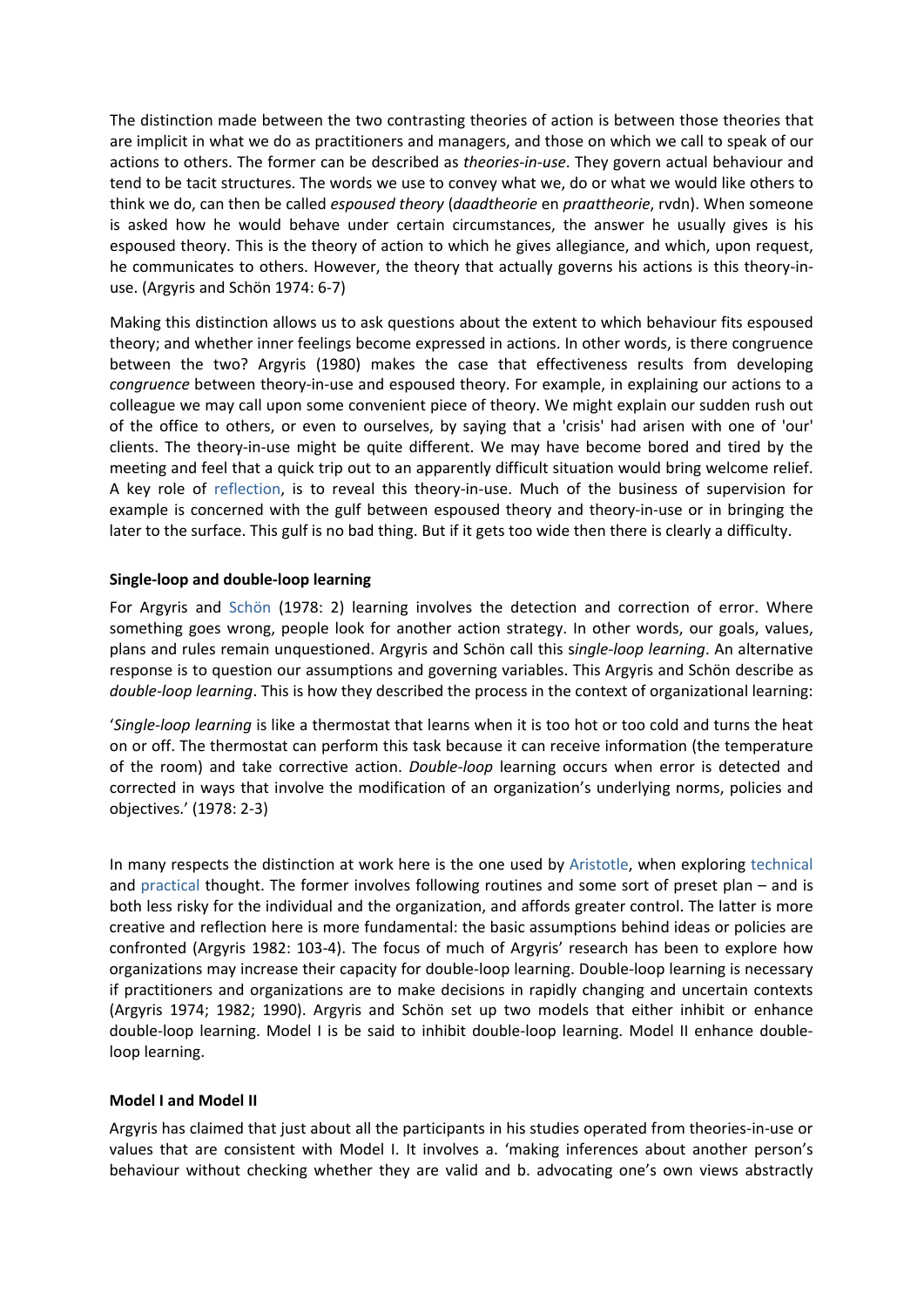without explaining or illustrating one's reasoning'. The theories-in-use are shaped by c. an implicit disposition to winning (and avoid embarrassment). Model I looks to d. the unilateral control of the environment and the unilateral protection of self and others. Model I leads to often deeply entrenched *defensive routines* (Argyris 1990; 1993). These can operate at individual, group and organizational levels.

Acting defensively can be viewed as moving away from growth and learning. Argyris looks to move people from a Model I to Model II orientation – one that fosters double‐loop learning. He suggests however, that most people, when asked, will *espouse* Model II.

# *Exhibit 1: Model I theory‐in‐use characteristics*

*The governing Values of Model I are*:

- ‐ Achieve the purpose as the actor defines it
- ‐ Win, do not lose
- ‐ Suppress negative feelings
- ‐ Emphasize rationality

# *Primary Strategies are*:

- ‐ Control environment and task unilaterally
- ‐ Protect self and others unilaterally

# *Usually operationalized by*:

- ‐ Unillustrated attributions and evaluations e.g.. "You seem unmotivated"
- ‐ Advocating courses of action which discourage inquiry: "Lets not talk about the past, that's over."
- ‐ Treating ones' own views as obviously correct
- ‐ Making covert attributions and evaluations
- ‐ Face‐saving moves such as leaving potentially embarrassing facts unstated

# *Consequences include*:

- ‐ Defensive relationships
- ‐ Low freedom of choice
- ‐ Reduced production of valid information
- ‐ Little public testing of ideas

Taken from Argyris, Putnam & McLain Smith (1985, p. 89)

The significant features of Model II aims to include the views and experiences of participants rather than seeking to impose a view upon the situation. Theories should be made explicit and tested, positions should be open to exploration by others. In other words, Model II can be seen as *[dialogical](http://www.infed.org/biblio/b-dialog.htm)* – and more likely to be found in settings and organizations that look to shared [leadership.](http://www.infed.org/leadership/shared_leadership.htm) It looks to:

- ‐ Emphasize common goals and mutual influence.
- ‐ Encourage open communication, and to publicly test assumptions and beliefs.
- Combine advocacy with inquiry .

We can see these in the table below.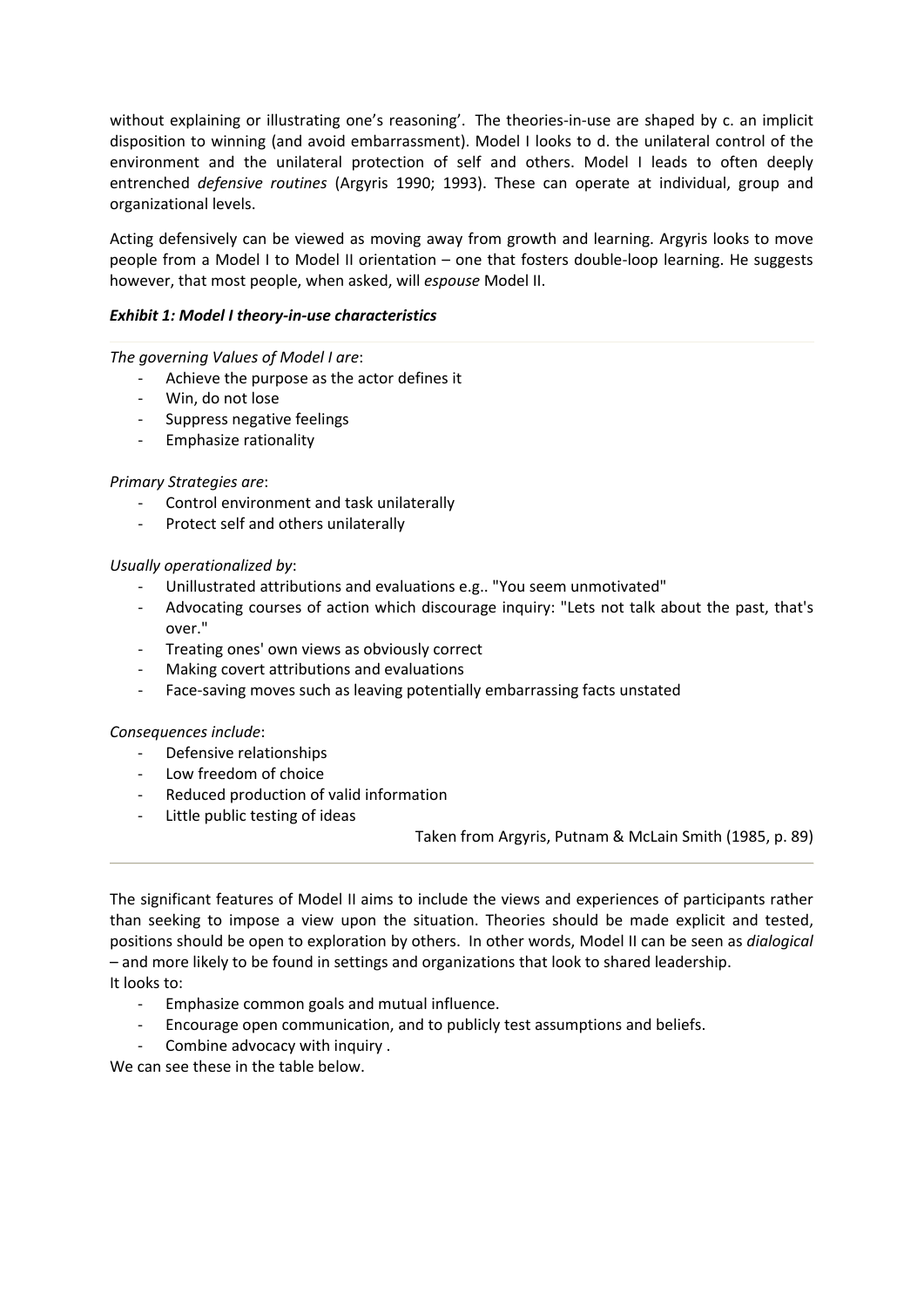#### Exhibit *2: Model II characteristics*

*The governing values of Model II include:*

- ‐ Valid information
- ‐ Free and informed choice
- ‐ Internal commitment

#### *Strategies include:*

- Sharing control
- ‐ Participation in design and implementation of action

#### *Operationalized by:*

- ‐ Attribution and evaluation illustrated with relatively directly observable data
- ‐ Surfacing conflicting view
- ‐ Encouraging public testing of evaluations

#### *Consequences should include:*

- ‐ Minimally defensive relationships
- ‐ High freedom of choice
- ‐ Increased likelihood of double‐loop learning

Taken from Anderson 1997

Employing Model II 'requires profound attentiveness and skill for human beings socialized in a Model I world'. While they are not being asked to relinquish control altogether, they do need to share that control.

# **Organizational learning**

Chris Argyris and [Donald](http://www.infed.org/thinkers/et-schon.htm) Schön suggest that each member of an organization constructs his or her own representation or image of the whole (1978: 16). The picture is always incomplete. People, thus, are continually working to add pieces and to get a view of the whole. Organization is an artifact of individual ways of representing organization. Hence, our inquiry into organizational learning must concern itself not with static entities called organizations, but with an active process of *organizing*. Individual members are continually engaged in attempting to know the organization, and to know themselves in the context of the organization. Organizing is reflexive inquiry….

By looking at the way that people jointly construct maps it is then possible to talk about organizational learning. For organizational learning to occur, 'learning agents', discoveries, inventions, and evaluations must be embedded in organizational memory' (Argyris and Schön 1978: 19). If it is not encoded in the images that individuals have, and the maps they construct with others, then 'the individual will have learned but the organization will not have done so' (*op. cit.*).

Double‐loop learning then becomes:

'… those sorts of organizational inquiry which resolve incompatible organizational norms by setting new priorities and weightings of norms, or by restructuring the norms themselves together with associated strategies and assumptions.' (Argyris and Schön 1978: 18)

The next step is to argue that individuals using Model I create Organizational I (O-I) learning systems. These are characterized by 'defensiveness, self-fulfilling prophecies, self-fuelling processes, and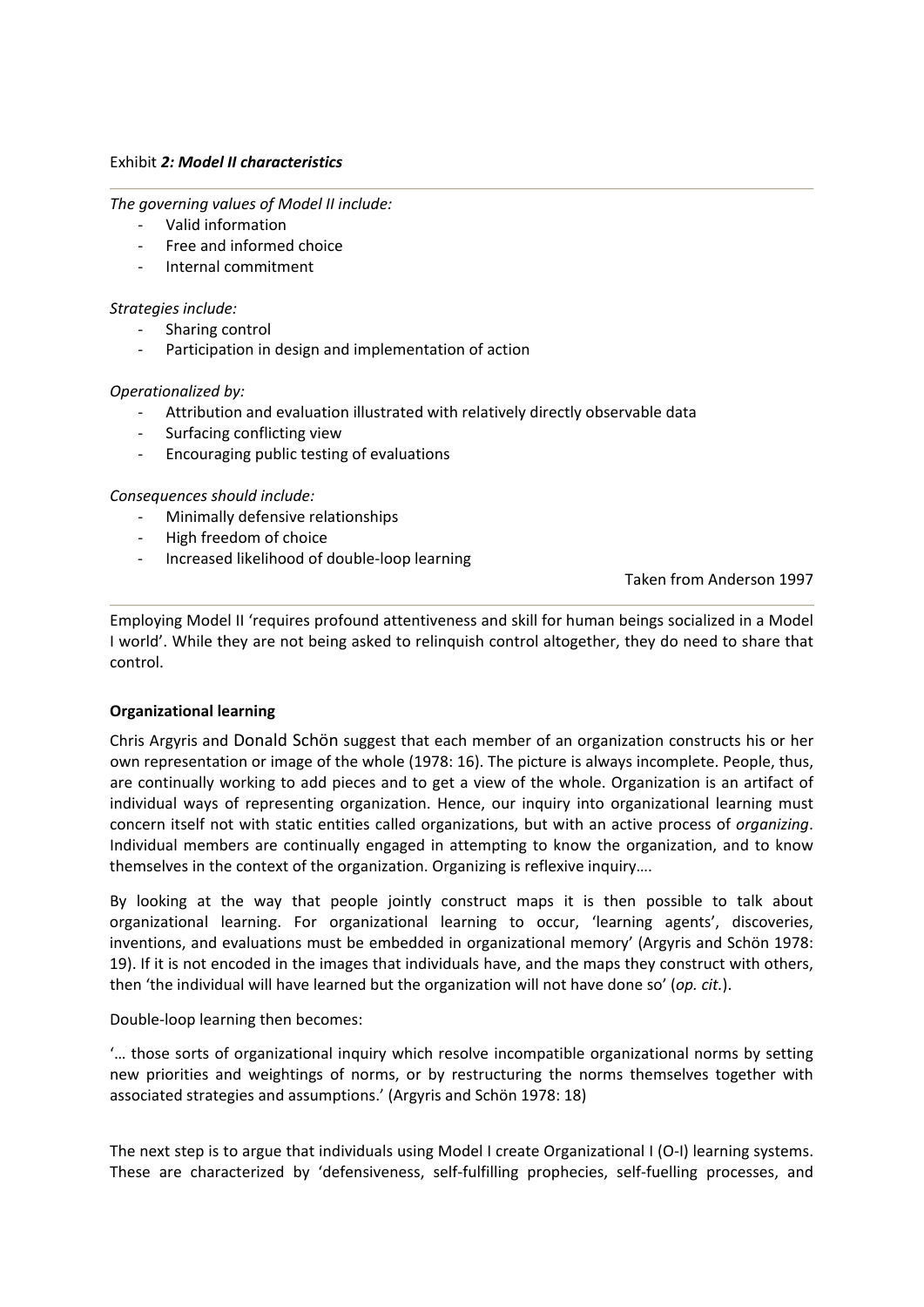escalating error' (Argyris 1982: 8). O‐I systems give rise to mistrust, defensiveness and self‐fulfilling prophecy. In other words, if individuals in an organization make use of Model I learning the organization itself can begin to function in ways that act against its long‐term interests. Indeed, in a very real sense systems can begin to malfunction. As Argyris and Schön (1996: 28) put it, 'The actions we take to promote productive organizational learning actually inhibit deeper learning'. The challenge is, then, to create an Organizational II (O‐II) learning system.

# **Conclusion**

How are we to evaluate these models and line of argument? As Peter [Senge's](http://www.infed.org/thinkers/senge.htm) experience (recounted at the top of the page) demonstrates, the process and the focus on [reflection](http://www.infed.org/biblio/b-reflect.htm)‐in‐action does appear to bear fruit in terms of people's connection with the exercise and their readiness to explore personal and organizational questions. It is assumed that 'good' learning 'takes place in a climate of openness where political behaviour is minimized'. However, organizations are inherently political – and that it is important to recognize this.

This said, the theorizing of theory-in-action, the educative power of the models, and the conceptualization of organizational learning have been, and continue to be, significant contributions to our appreciation of processes in organizations. The notion of 'double‐loop learning' does help us to approach some of the more taken-for-granted aspects of organizations and experiences. It provides us with a way of naming a phenomenon (and problem), and a possible way of 'learning our way out' (Finger and Asún 2000).

Argyris and Schön have made a significant contribution to pragmatic learning theory. First, by introducing the term 'theory' or 'theory in action', 'they provide the function of abstract conceptualization (see [experiential](http://www.infed.org/biblio/b-explrn.htm) learning) 'more structure and more coherence' (Finger and Asún 2000: 45). Second, through the notion of 'learning‐in‐action' Argyris and Schön rework the experiential learning cycle.

This is a very significant development. The agent is in essence a [facilitator](http://www.infed.org/biblio/b-facil.htm) of a person's learning cycle. To this role can be added that of teacher, coach or mentor, the person who 'helps individuals (managers, professionals, workers) to reflect upon their theories‐in‐action'.

# **Further reading and references**

Argyris, M. and Schön, D. (1974) *Theory in Practice. Increasing professional effectiveness*, San Francisco: Jossey‐Bass. Landmark statement of 'double‐loop' learning' and distinction between espoused theory and theory‐in‐action.

Argyris, C., & Schön, D. (1978) *Organizational learning: A theory of action perspective,* Reading, Mass: Addison Wesley.

Argyris, C., Putnam, R., & McLain Smith, D (1985) *Action Science*, *Concepts, methods, and skills for research and intervention*, San Francisco: Jossey‐Bass. [The entire book is available for download from: Action Design: [http://www.actiondesign.com/action\\_science/index.htm\]](http://www.actiondesign.com/action_science/index.htm).

Argyris, C. (1993) *Knowledge for Action. A guide to overcoming barriers to organizational change*, San Francisco: Jossey Bass.

# **References**

Anderson, L. (1997) *Argyris and Schön's theory on congruence and learning* [On line]. Available at <http://www.scu.edu.au/schools/gcm/ar/arp/argyris.html>.

Argyris, C. (1957) *Personality and Organization*, New York: Harper Collins.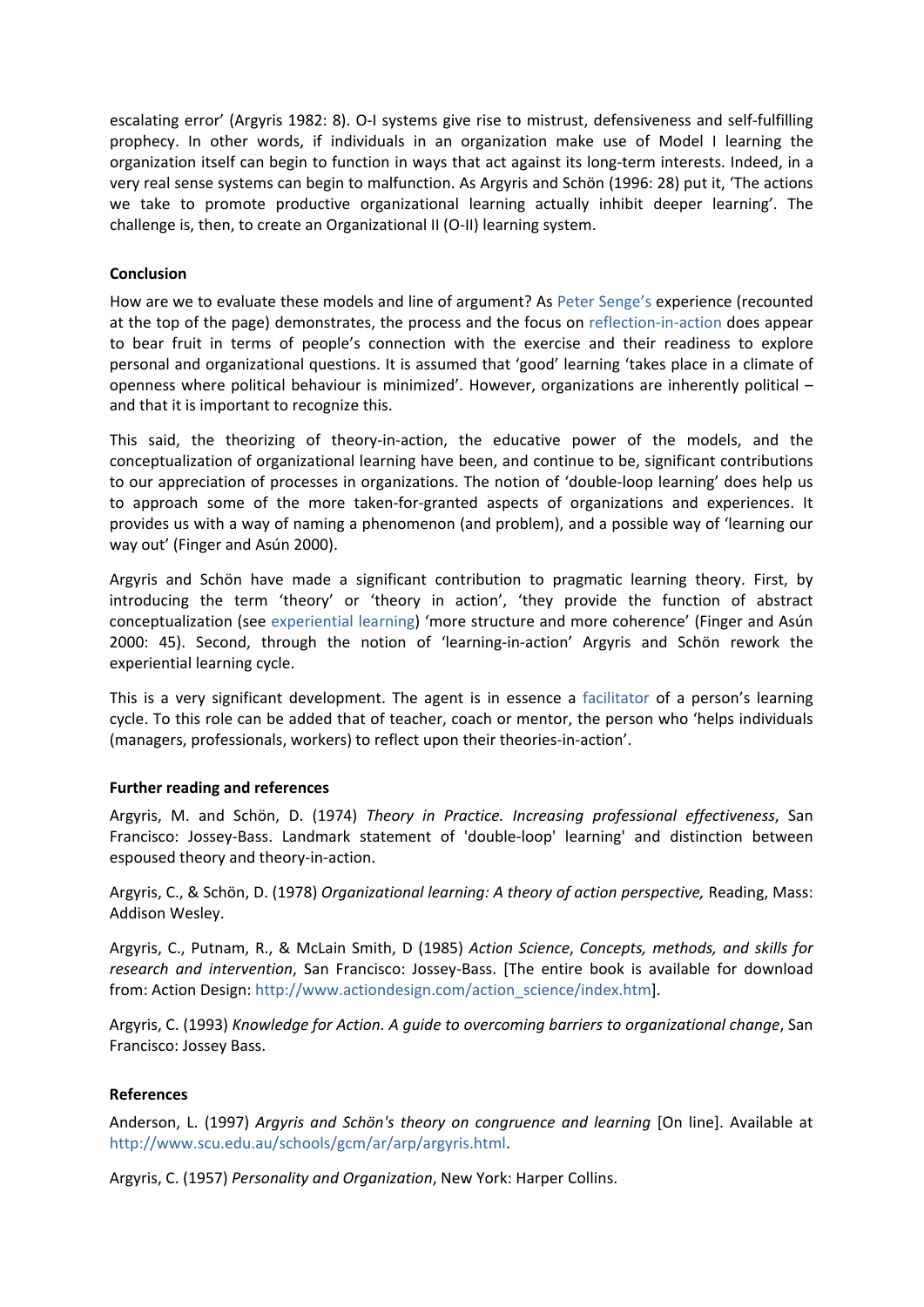Argyris, C. (1976) *Increasing leadership effectiveness,* New York: Wiley‐Interscience.

Argyris, C. (1980) *Inner contradictions of rigorous research,* New York: Academic Press.

Argyris, C. (1982) *Reasoning, learning, and action: Individual and organizational,* San Francisco: Jossey‐Bass

Argyris, C. (1985) *Strategy, change & defensive routines,* Boston: Pitman.

Argyris, C. (1985) *Action Science*, *Concepts, methods, and skills for research and intervention*, San Francisco: Jossey‐Bass

Argyris, C. (1990) *Overcoming Organizational Defenses. Facilitating organizational learning*, Boston: Allyn and Bacon.

Argyris, C. (1993) *Knowledge for Action. A guide to overcoming barriers to organizational change*, San Francisco: Jossey Bass.

Argyris, C. and Schön, D. (1974) *Theory in practice: Increasing professional effectiveness*, San Francisco: Jossey‐Bass.

Argyris, C., & Schön, D. (1978) *Organizational learning: A theory of action perspective,* Reading, Mass: Addison Wesley.

Argyris, C. and Schön, D. (1996) *Organizational learning II: Theory, method and practice,* Reading, Mass: Addison Wesley.

Argyris, C., Putnam, R., & McLain Smith, D. (1985) *Action science: concepts, methods, and skills for research and intervention*, San Francisco: Jossey‐Bass.

Finger, M. and Asún, M. (2000) *Adult Education at the Crossroads. Learning our way out*, London: Zed Books.

Senge, P. (1990) *The Fifth Discipline. The art and practice of the learning organization*, London: Random House.

Schön, D. A. (1983) *The Reflective Practitioner. How professionals think in action*, London: Temple Smith.

#### **Links**

An [interview](http://www.strategy-business.com/thoughtleaders/98109/) with Chris Argyris – includes discussion of model I and model II organizations. (from *Thought Leaders*)

Action Science [Network](http://www.actionscience.com/) – includes an outline of action science (and model I and model II) and a detailed bibliography of Argyris work.

Chris [Argyris](http://www.inf.cbs.dk/departments/inf/news/Chris%20Argyris.htm) – useful, short biography by Bente Elkjaer

Chris [Argyris](http://www.hbsp.harvard.edu/products/hbr/mayjun98/98302a.html) – brief biography from Harvard Business Review.

Good [communication](http://www.onepine.demon.co.uk/HBRArg.htm) that blocks learning – article by Argyris for Harvard Business Review, 1994

[Motivation](http://www.accel-team.com/motivation/chris_argyris_00.html) Theory article reviewing Argyris' concern with increasing interpersonal competence.

Chris [Argyris](http://www.monitor.com/cgi-bin/iowa/ideas/authors.html?record=11) – Page from the Monitor Group (where Argyris is a director) with links to some of his publications.